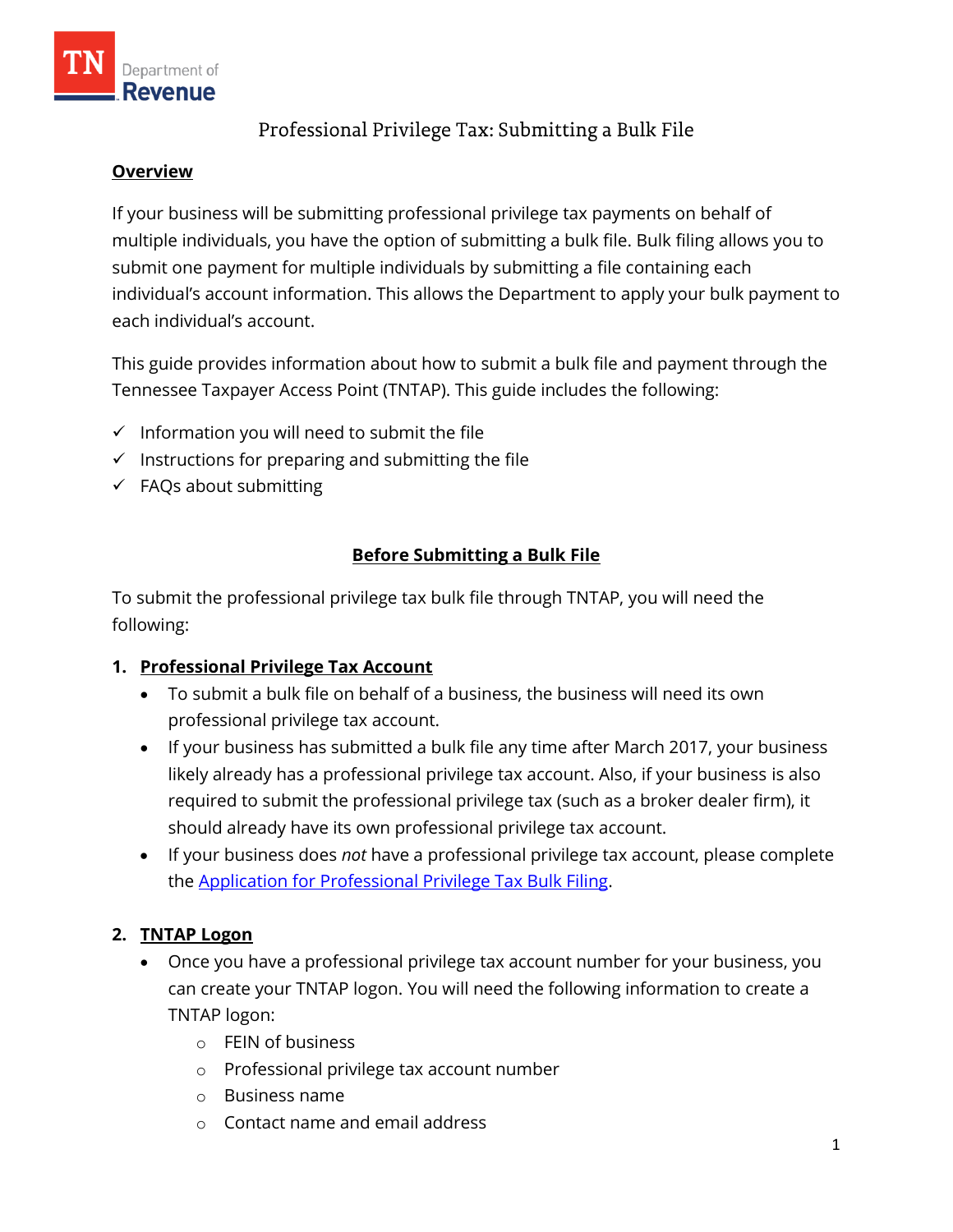

o One of the last three payment amounts *or* a letter ID. A letter ID is a unique number that is printed on correspondence from the Tennessee Department of Revenue. The letter ID is in the following format: L0123456789.

## **3. Bulk File Format**

• You will need the **Professional Privilege Tax Bulk File Format** when submitting the bulk file. Please be sure to read the instructions and FAQs before creating your file to avoid common formatting errors.

## **Professional Privilege Tax Bulk Filing Instructions**

#### **Getting Started**

- 1. Login to your TNTAP account here: [https://tntap.tn.gov/eservices.](https://tntap.tn.gov/eservices)
- 2. Select the **Summary** tab.
- 3. Select **Professional Privilege Tax Multiple Return Filing** next to the Professional Privilege Tax account.
- 4. Upload the file and correct any errors in the document.

If you do not see the account or link, please call the Taxpayer Services Division at (615)253-0600.

#### **Preparing the File**

- For unit types and codes for the professions (which are now required on the spreadsheet), Please reference the document titled [Professional Privilege Bulk Filing](https://www.tn.gov/content/dam/tn/revenue/documents/taxes/profee/profeebulkabbrev.pdf) [Abbreviations](https://www.tn.gov/content/dam/tn/revenue/documents/taxes/profee/profeebulkabbrev.pdf) to find codes for each license type as well as address formatting abbreviations.
- Do not delete any columns from the file format, even if the column is blank. All columns must be in the file format to upload correctly.
- Format columns containing Account, Social Security, CRD, License, and Zip Code entries as text. If any values start with a zero, make sure all digits are present.
- Once your information has been entered, delete the header row and save as a .CSV file type.
- Please be prepared to submit your file as soon as formatting is complete and the file is saved. This is necessary because CSV files reopened before submission can lose text formatting and require you to repeat formatting and verification.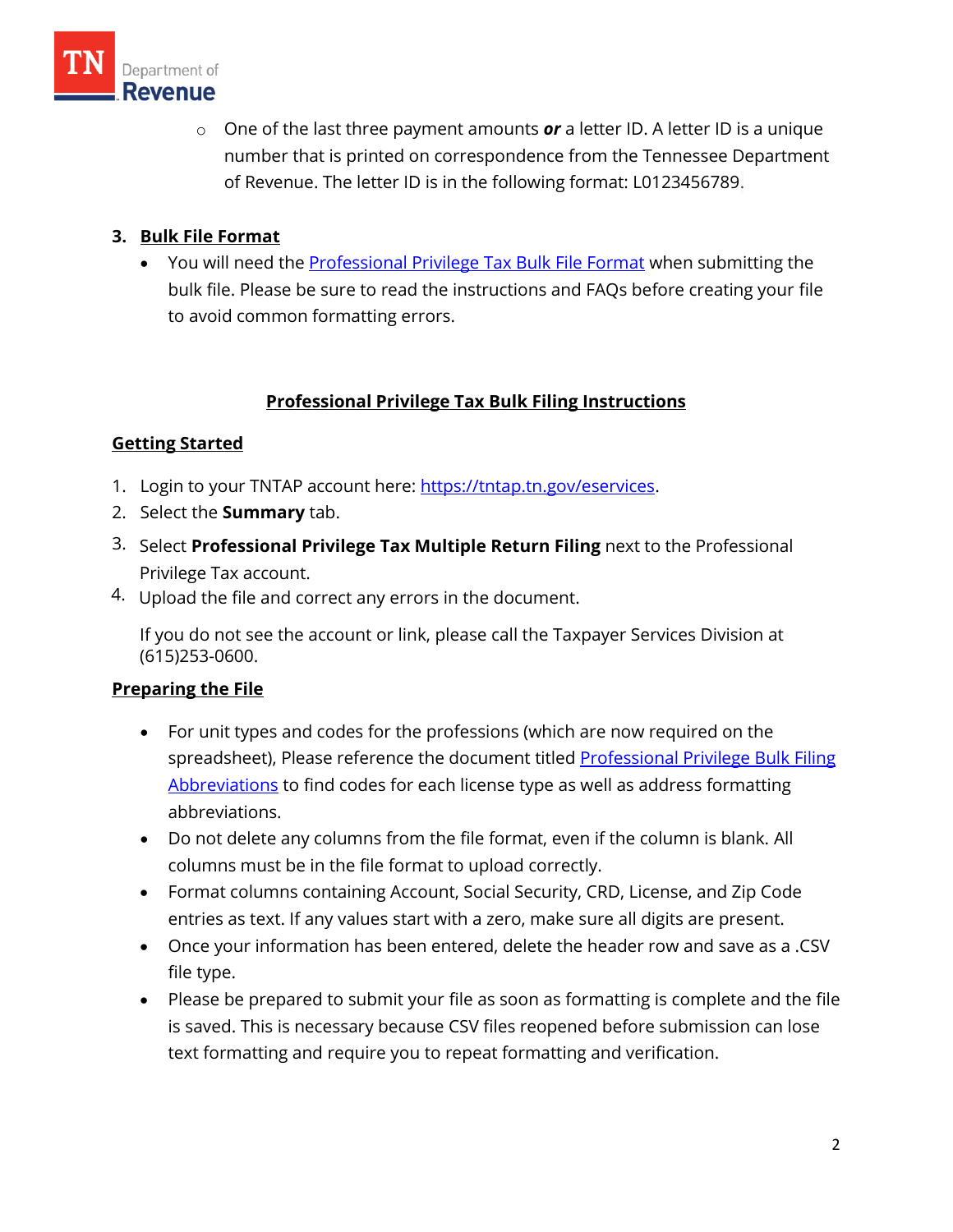

#### **Submitting the File**

- If you are paying for your company, select "yes" for paying for self.
- Select the due date from the drop down box.
- Next, upload your spreadsheet.
- If you have questions about any error codes you receive when submitting your file, please email **broker.dealers@tn.gov** for assistance.
- Once the spreadsheet is successfully uploaded, you will be notified if any of the individuals on your list have already paid the tax for this year. These individuals should be removed from the file, so that only unpaid individuals are listed. This will help to reduce the possibility of overpayments.
- The calculated amount includes everyone on your upload file and the company, if you are including them.
- You will be prompted to choose a payment method, either ACH debit or credit card. After the payment information is entered, you will be asked to confirm by entering your password, which serves as your electronic signature.
- Once your payment is submitted, you will be provided with a confirmation number. Please keep a record of this number.

## **Professional Privilege Tax Bulk Filing Frequently Asked Questions**

# **Q: Am I required to enter the Social Security Number (SSN) on my spreadsheet? It is against my company's policy to upload this information.**

**A:** No. If you have each person's 10-digit account number and his or her license number, you are not required to enter the SSN. You must provide the license number and license ID with any bulk files submitted. Then, you can choose to provide the professional privilege tax account number or SSN.

## **Q: What if I don't know an account number? How can I find this information?**

**A**: On the home page of TNTAP, there is a **Lookup Information & Requests** section. Select **Professional Privilege Account ID**. You will be able to look this up by entering the SSN, profession, and entering the professional's license number. It is important to match the correct profession with the license number.